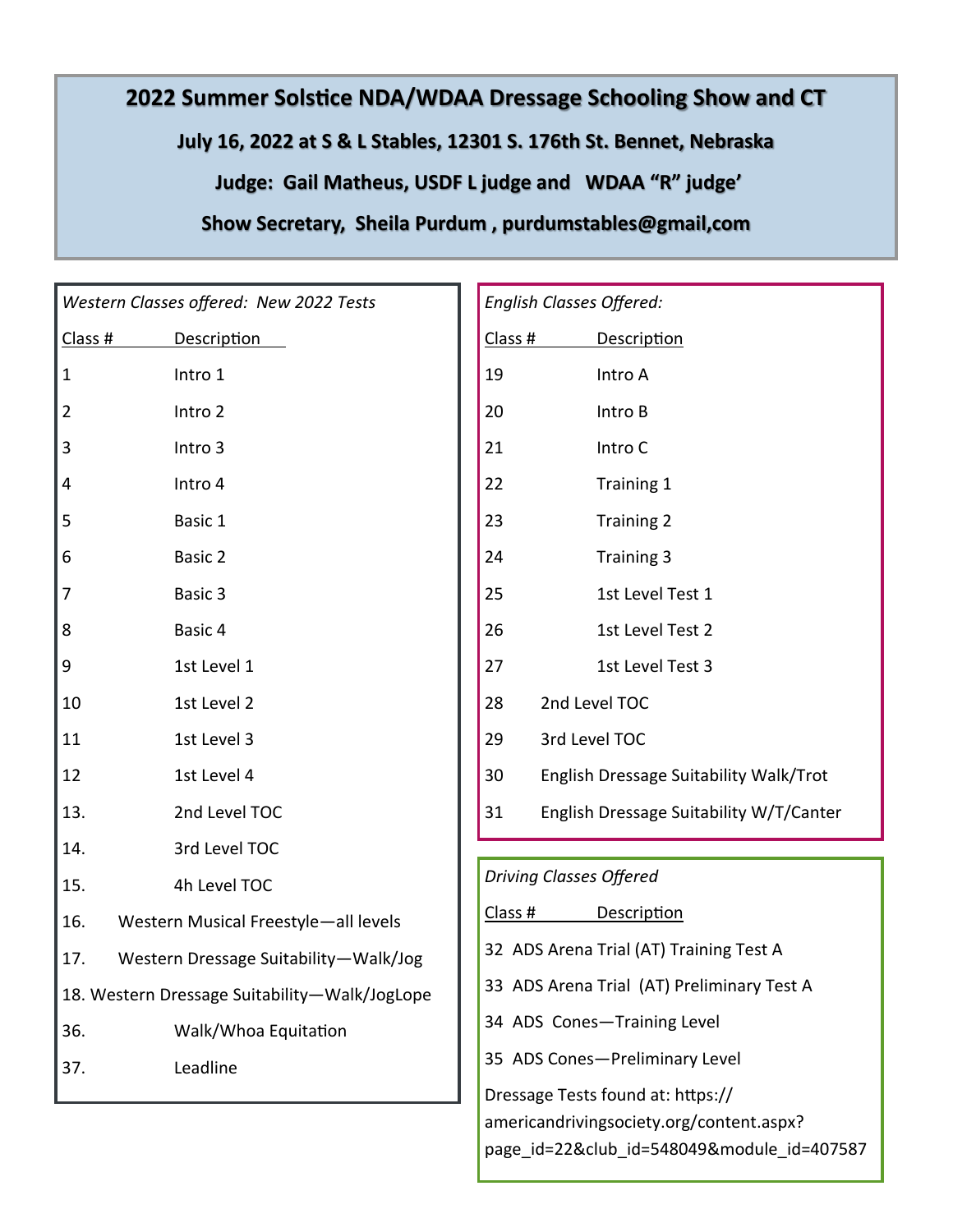*Awards*: Ribbon rosettes will be awarded thru 6th place in each class. High pt. Jr, AA and Open riders for Western, English and Driving overall will receive Champion and Reserve Champion prizes.

*Equipment:* This show is both Nebraska Dressage Association and WDAA approved shows. All WDAA regulations will be followed to include equipment and drug use laws: https://

www.westerndressageassociation.org/western-dressage-rules-guidelines . Western Dressage Jr riders are ages < 18 on Jan. 1, 2022. New WDAA 2022 tests will be used.

USDF rules and guidelines will be adhered to for English tests and equipment as well. English Jr. riders are ages < 21 on Jan. 1, 2022. All riders and drivers must wear a helmet while mounted with the exception of drivers during their dressage tests. No bareback riding allowed and **NO DOGS allowed**.

*Attire:* WDAA show equipment and attire required (long sleeve shirt). ADS attire and rules for driving classes. English and driven dressage—informal attire is encouraged, but must have sleeves and collar.

Stalls/outdoor pens: A very limited number of stalls or outdoor pens are available for rent during the day and evening prior to the event, (\$20.00), contact Sheila Purdum at purdumstables@gmail.com to reserve well ahead of time.

*Driven Dressage* will be near the end of the day—late afternoon, followed immediately by the cones classes. The cones class courses will be setup at lunch time for preview by the drivers. Awards will be given for driven dressage, cones and the Combined Score of both together.

Leadline and Walk/Whoa classes will run directly after the lunch break.

Payment and entry can be done by email/Paypal or regular mail and check. All rides must be paid for prior to receiving your number on he competition day.